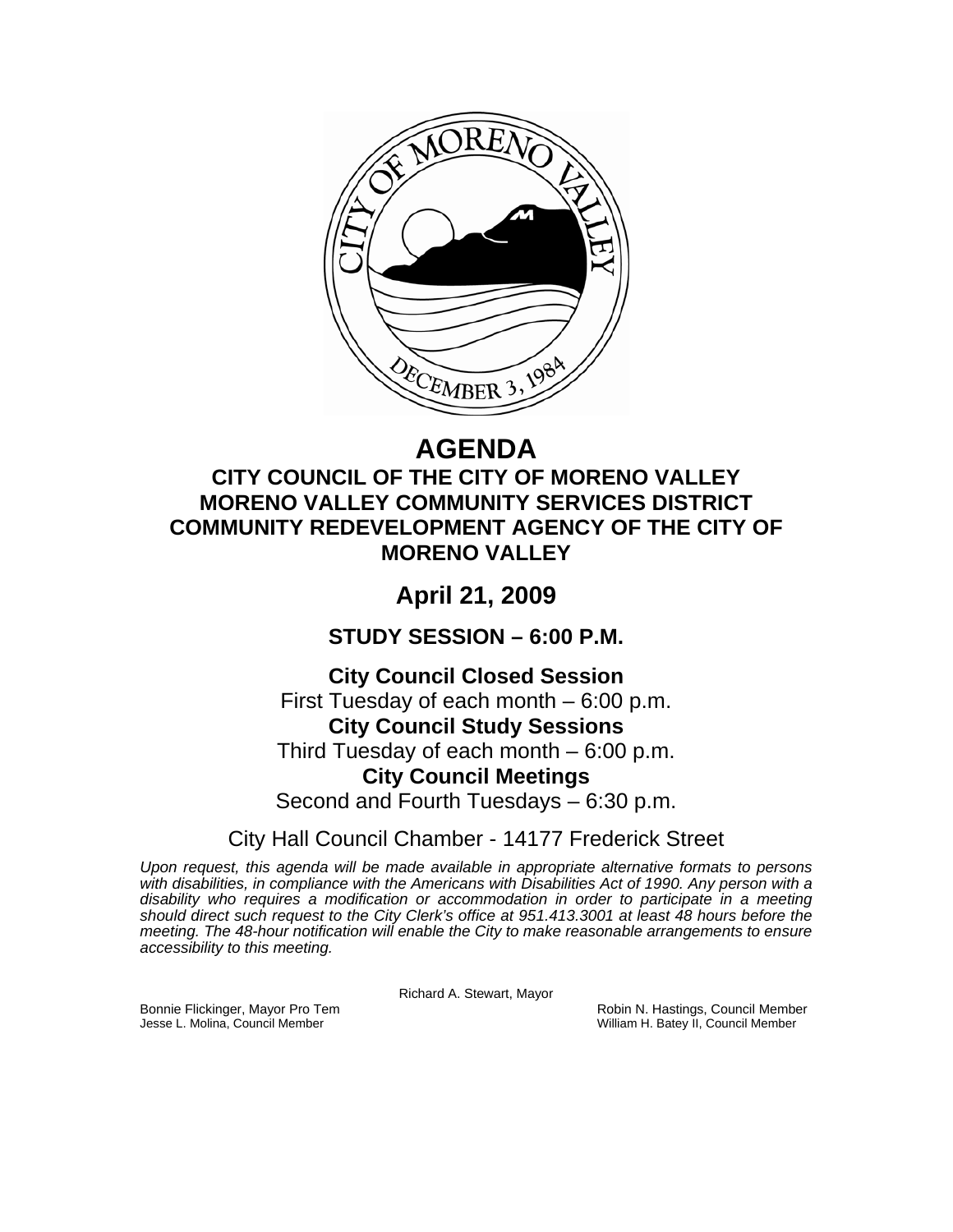#### **AGENDA**

#### **CITY COUNCIL OF THE CITY OF MORENO VALLEY MORENO VALLEY COMMUNITY SERVICES DISTRICT COMMUNITY REDEVELOPMENT AGENCY OF THE CITY OF MORENO VALLEY**

#### **STUDY SESSION - 6:00 PM APRIL 21, 2009**

#### **CALL TO ORDER**

#### **PLEDGE OF ALLEGIANCE**

#### **INVOCATION**

#### **ROLL CALL**

#### **INTRODUCTIONS**

#### **PUBLIC COMMENTS ON MATTERS UNDER THE JURISDICTION OF THE CITY COUNCIL**

There is a three-minute time limit per person. Please complete and submit a BLUE speaker slip to the City Clerk. All remarks and questions shall be addressed to the presiding officer or to the City Council and not to any individual Council Member, staff member or other person.

#### **SPECIAL ORDER OF BUSINESS**

- 1. U.S. Census 2010 Presentation **(Flickinger/Molina/10 Min.)**
- 2. Corporate Yard Facility Space Needs Analysis, Conceptual Design Study, and Phasing Presentation Project No.05-41266522 **(PW/15 Min.)**
- 3. Recreational Vehicle Parking **(CDD/Batey/Stewart/10 Min.)**
- 4. Residential House Paint Colors **(CDD/Molina/Batey/10 Min.)**
- 5. Discussion to Consider Renaming Parks & Community Services to Parks & Recreation **(Stewart/Batey/10 Min.)**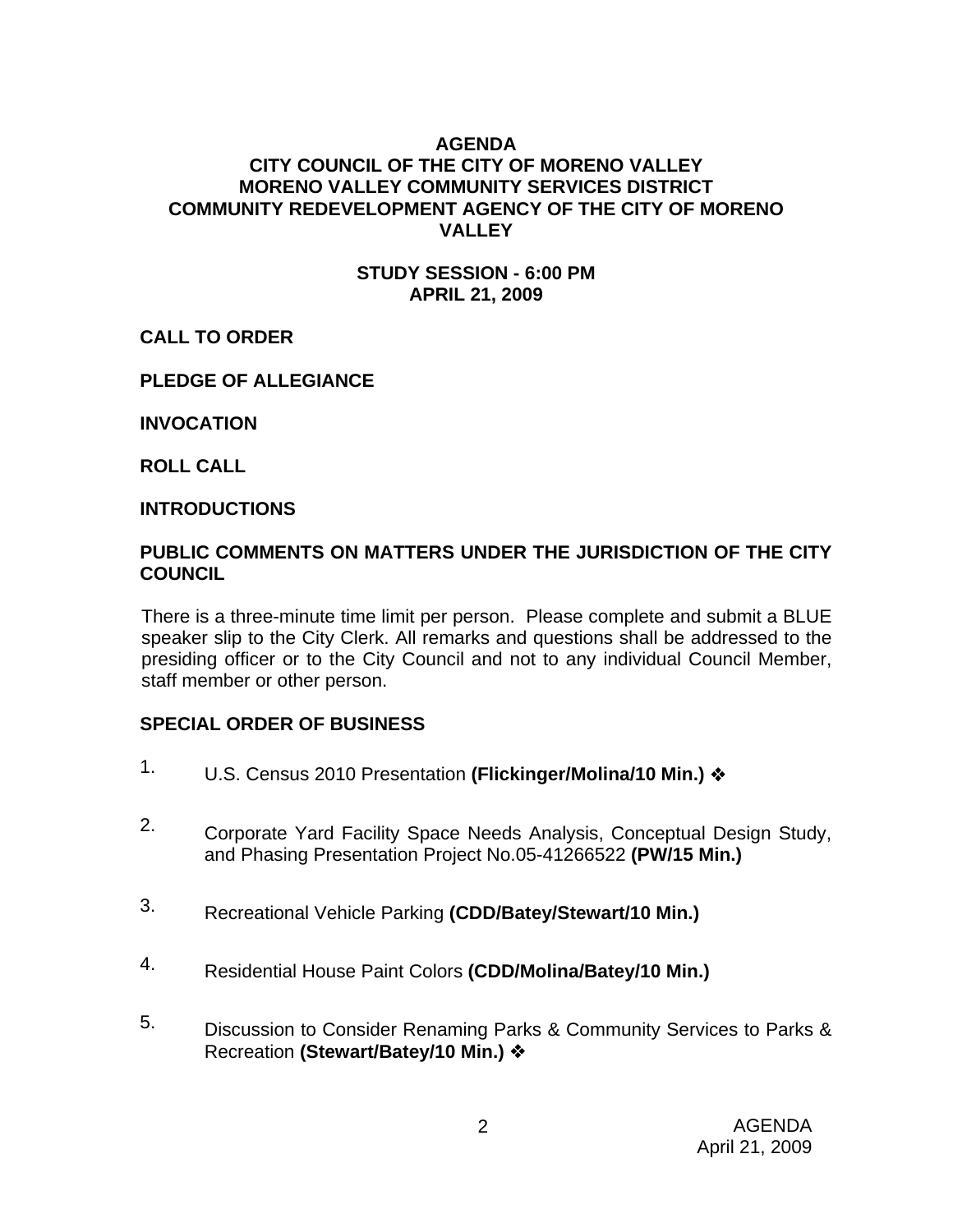- 6. Discussion Regarding Council Recess **(CC/10 Min.)**
- 7. City Council Requests and Communications  $\clubsuit$

(Times shown are only estimates for staff presentation. Items may be deferred by Council if time does not permit full review.)

 $\triangleleft$  Oral Presentation only – No written material provided

**\*Materials related to an item on this Agenda submitted to the City Council/Community Services District/Community Redevelopment Agency after distribution of the agenda packet are available for public inspection in the City Clerk's office at 14177 Frederick Street during normal business hours.**